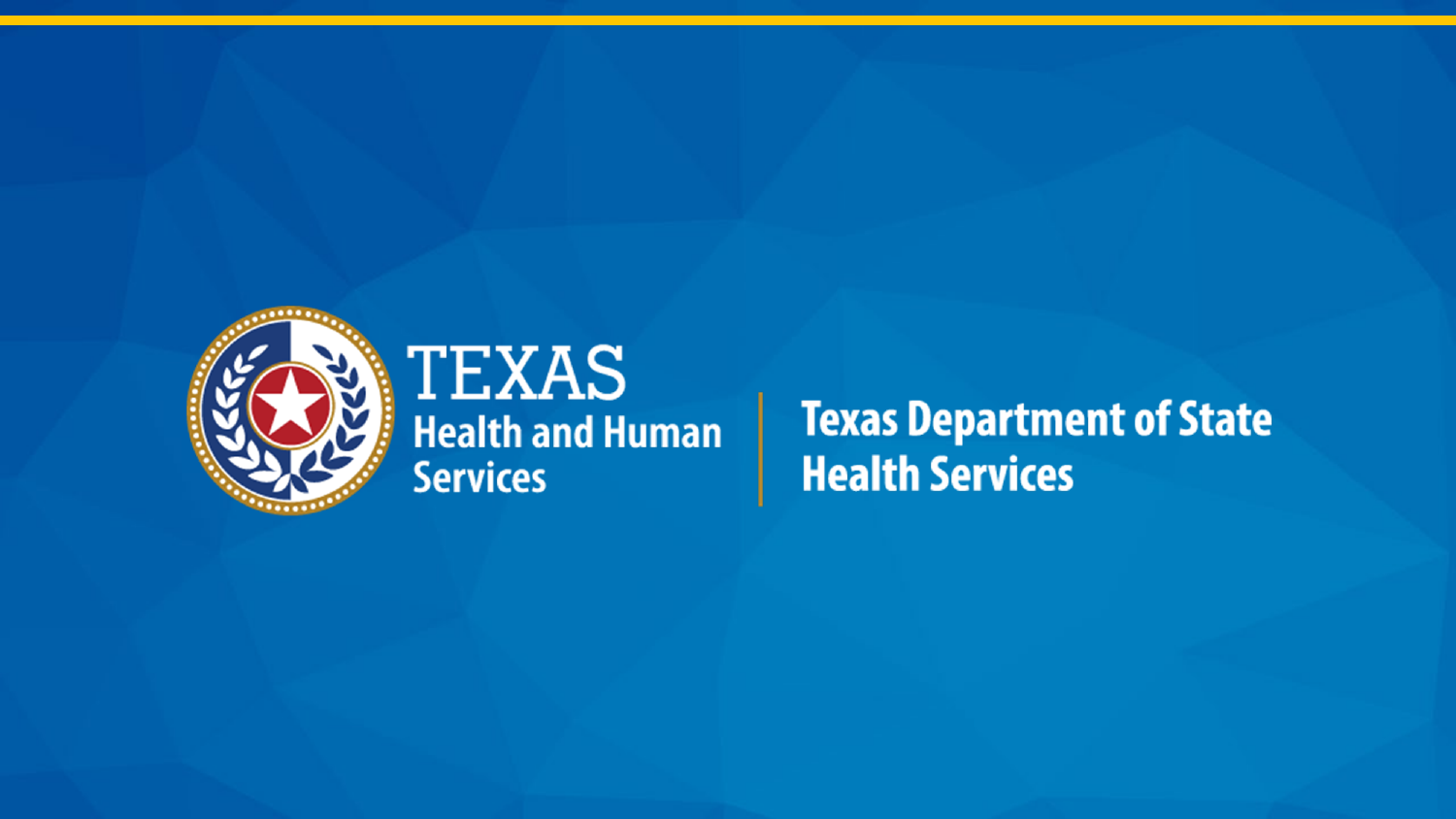# **60 Day and 90 Day supply Analysis**

## Ann Robbins

**Department of State Health Services TB/HIV/STD Section 1/28/2022**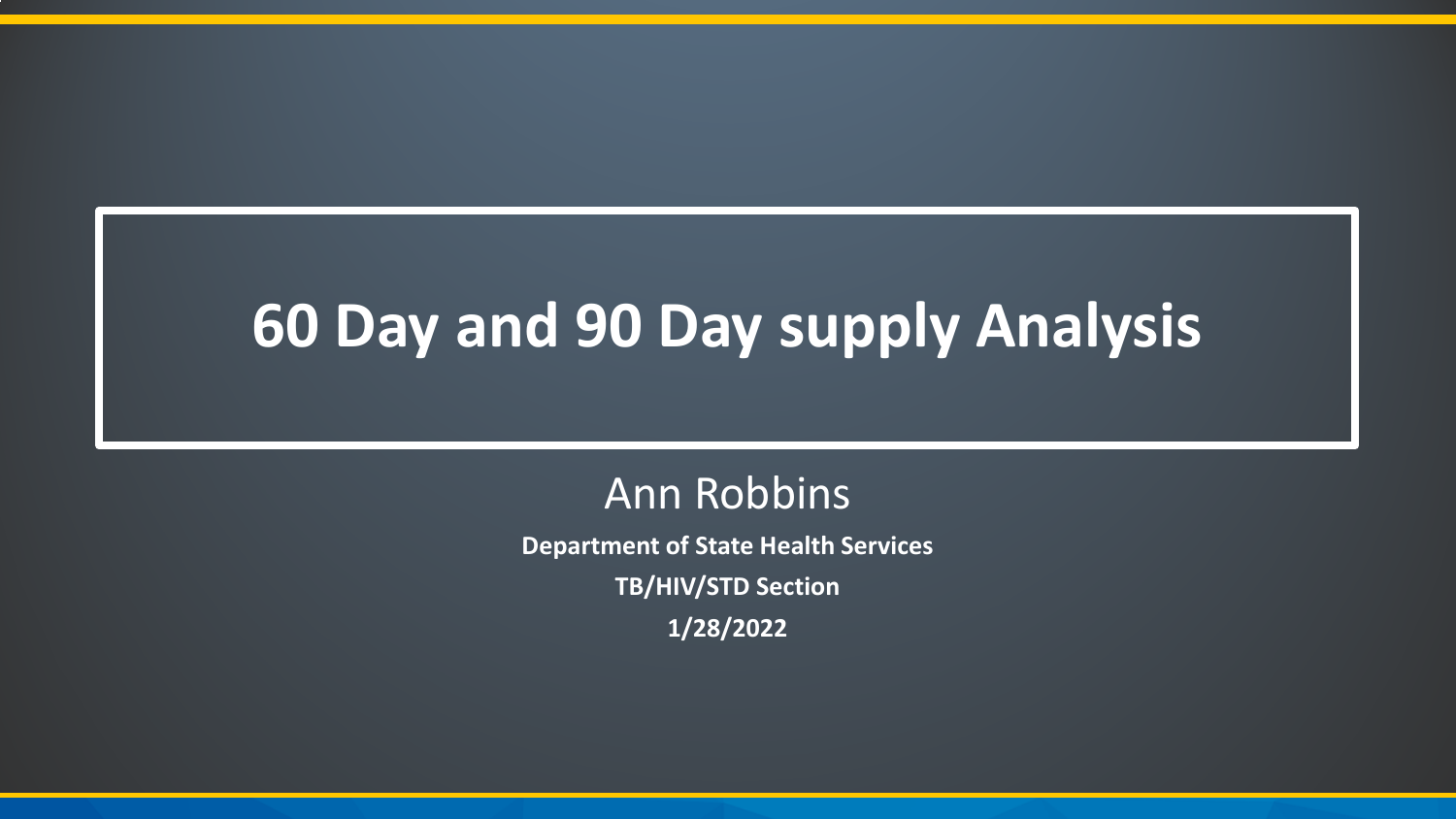### **Cost implications of 60 and 90 medication fills**

- "Excess" costs occur when a participant who has filled a 60 or 90 day prescription drops from the program before the prescription runs out
- "Overfill" is when a participant has more than 30 days worth of drugs at the time they are dropped
- The most common reason for the drops are failure to respond to requests for self attestation or recertification of eligibility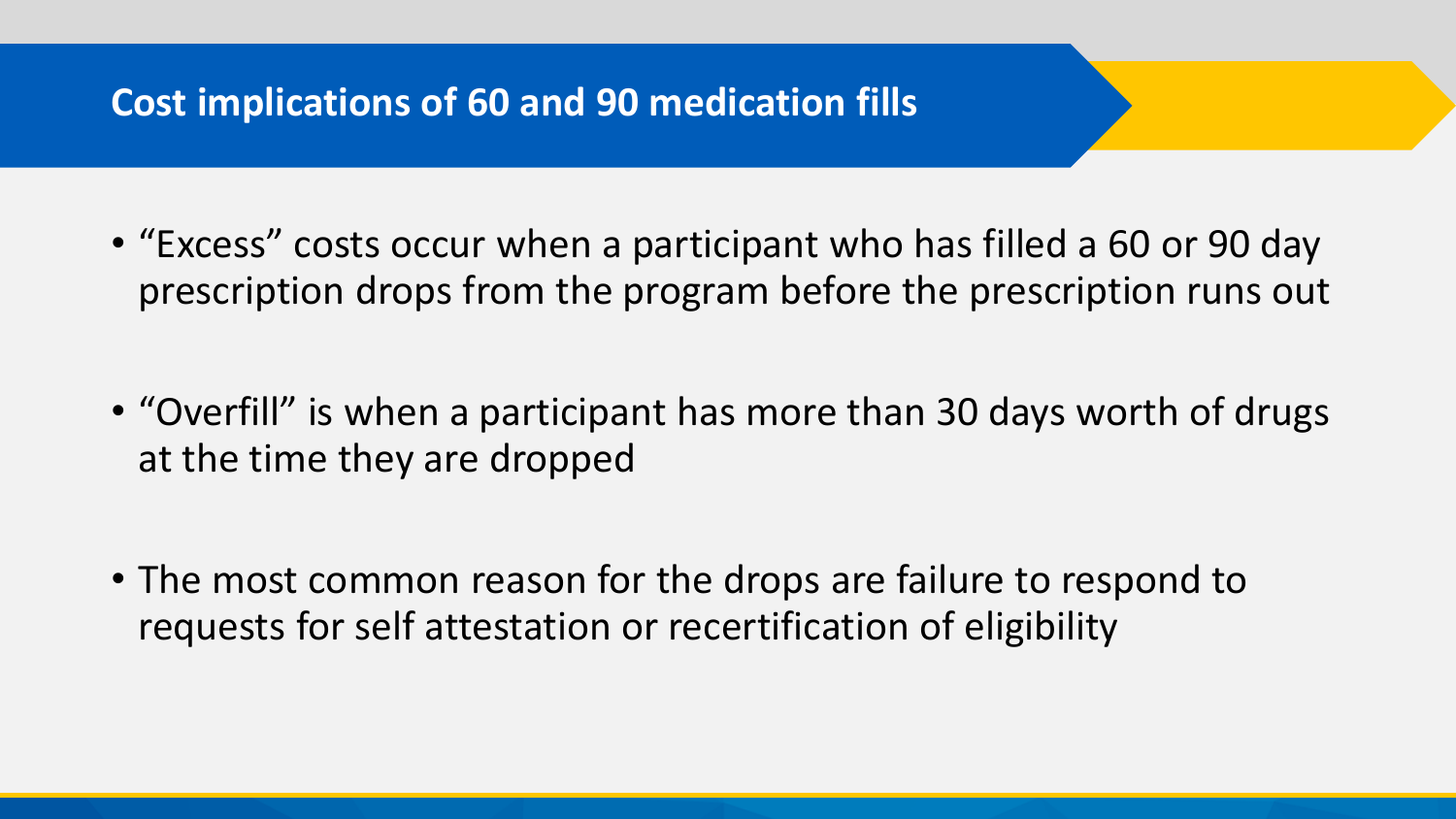**What is considered an 'overfill' of a 60-day prescription**

#### Shante fills a 60-day prescription on June 1

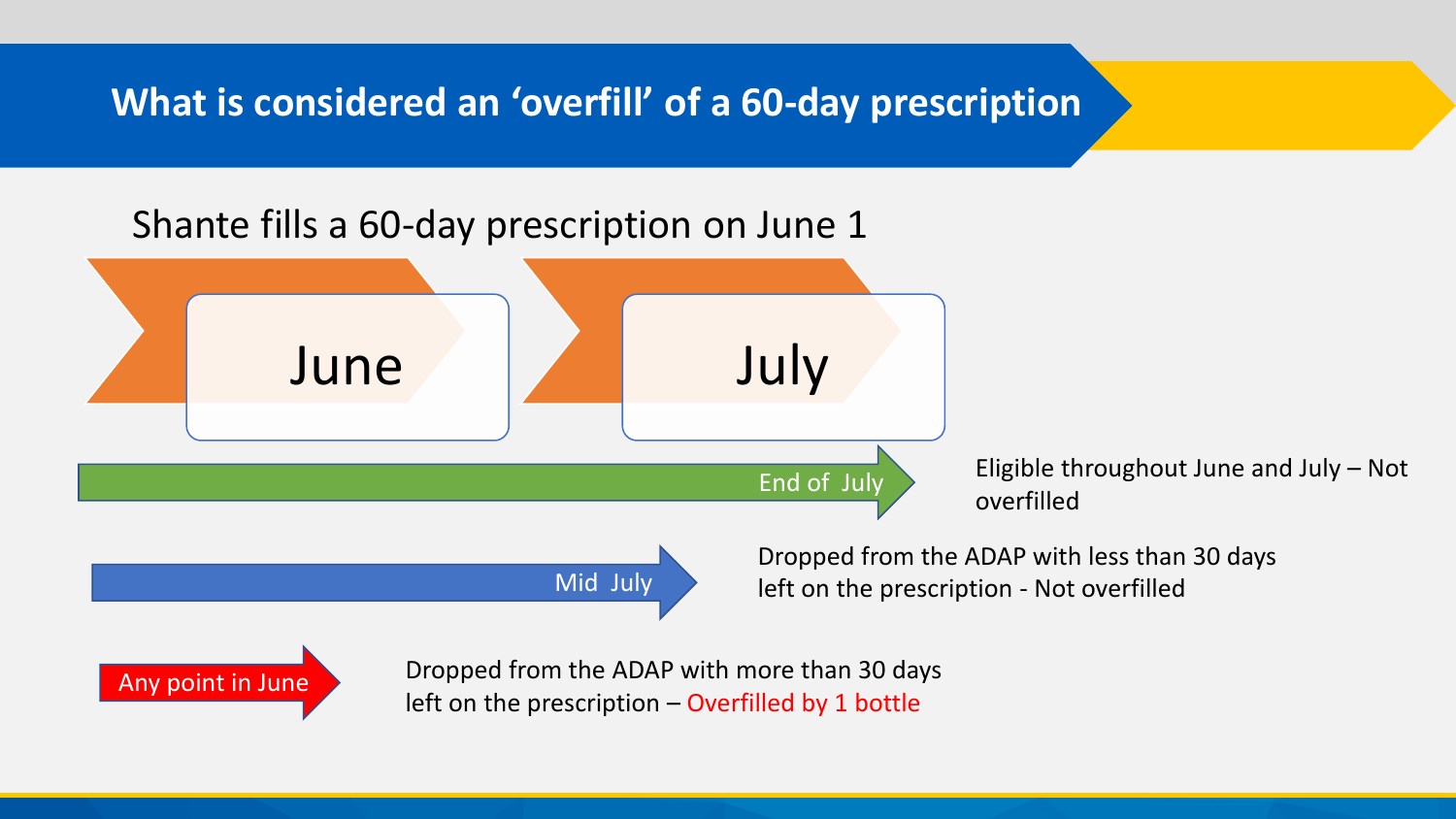**What is considered an 'overfill' of a 90-day prescription**

#### Michael fills a 90-day prescription on June 1

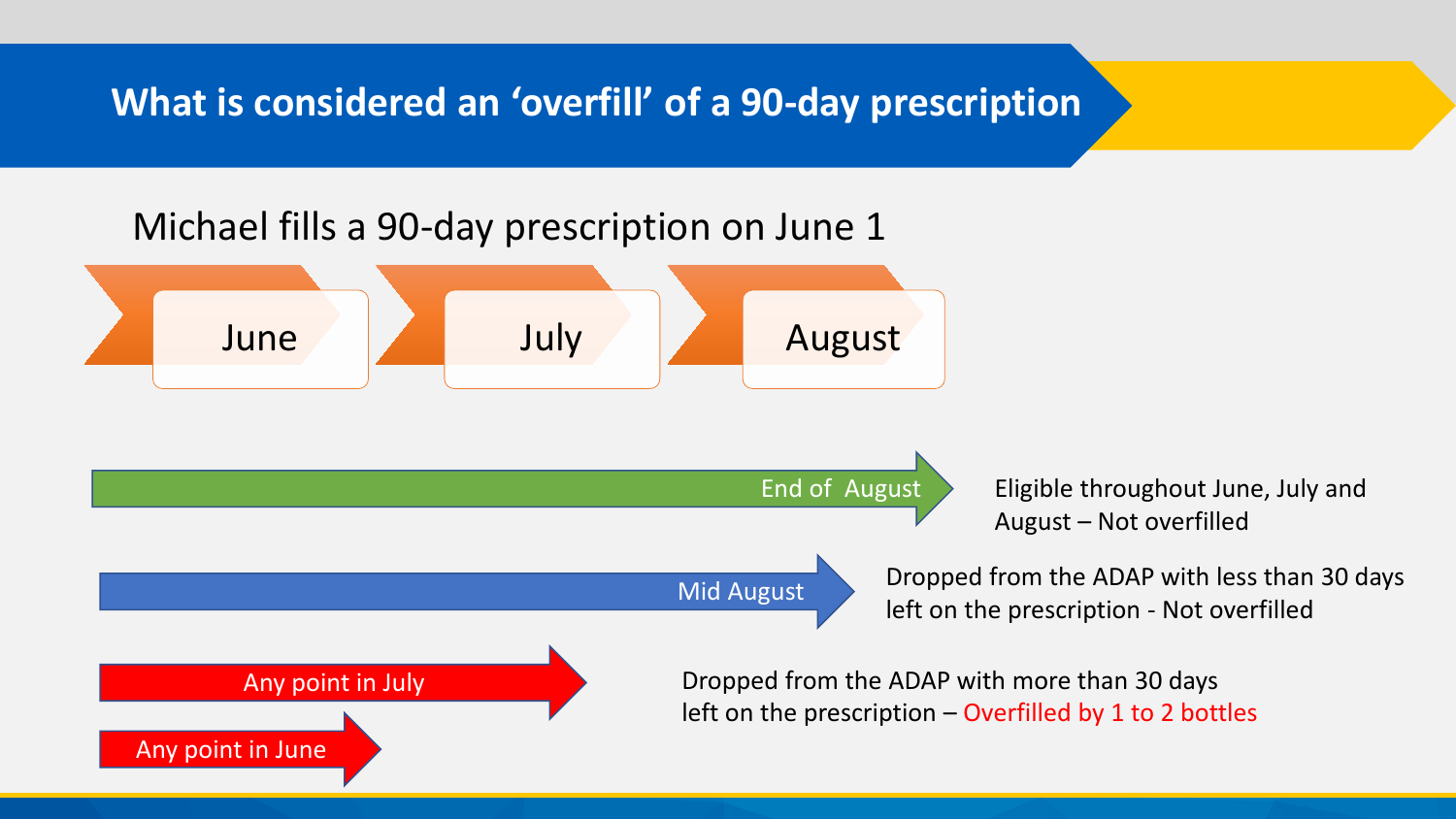#### **Methods of overfill cost analysis for 60 and 90 day prescriptions**

- Data on 90 day prescriptions was drawn from April 2019 though February 2021
	- We determined how many potential overfills occurred by counting the number of participants in this time period with at least one 90 prescription
		- We separated out those who dropped out of the ADAP before a 90 day fill ran out
		- We focused on those with more than 30 days left in the prescription (overfills)
		- This got expressed as 30 day bottles
		- We compiled the costs for the number of overfill bottles and divided by the number of participants with overfills to get a per participant overfill cost
	- Data on 60 day prescriptions was drawn from March 2020 to October 2020
		- Same methodology was used for 90 day prescriptions to determine per participant overfill cost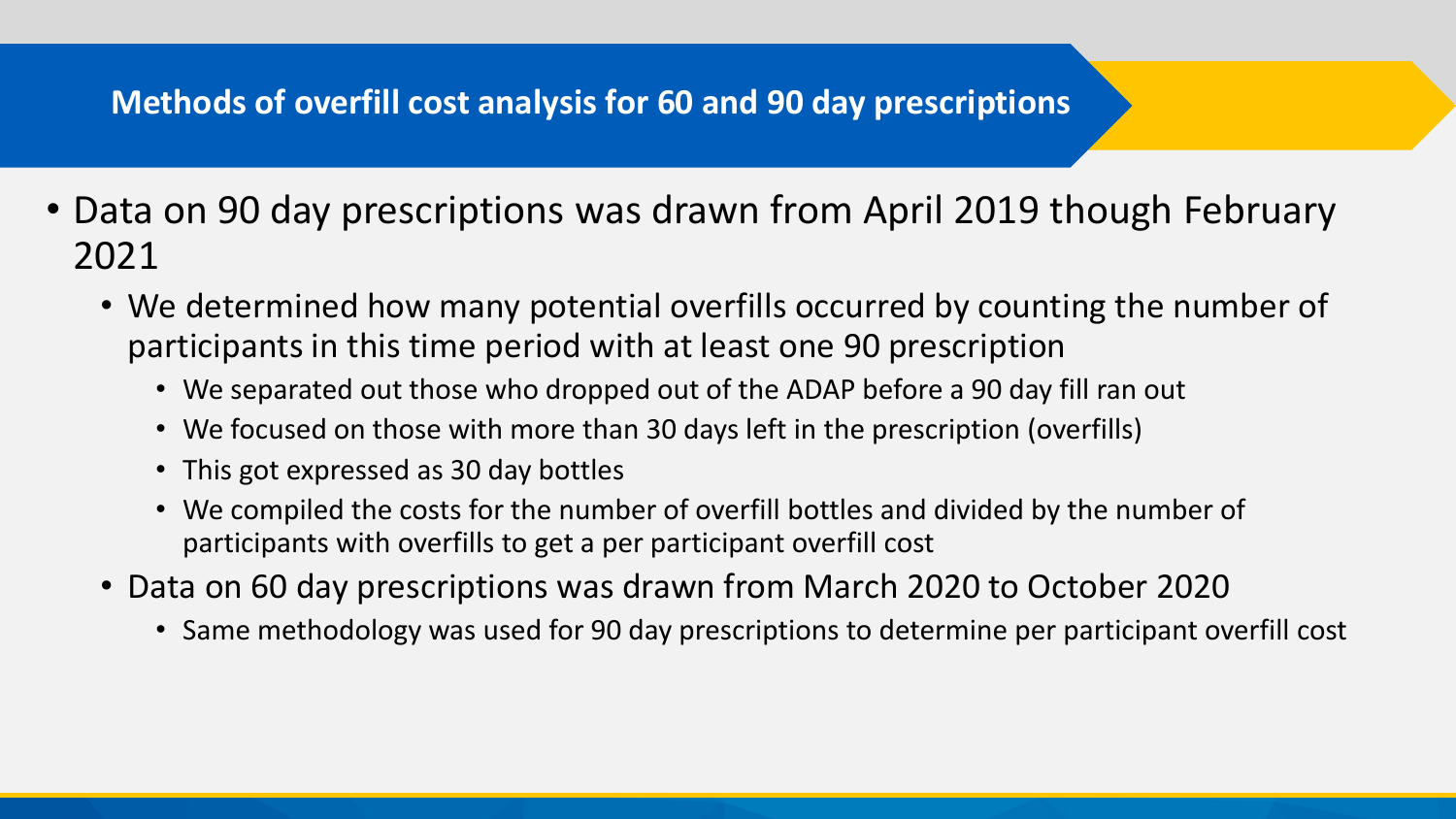#### **Per participant overfill costs for 60 and 90 day prescriptions**

- While 60 day fills were more common, they were less likely to result in an overfill
	- Less than 1% of participants with 60 day prescriptions had an overfill
	- To have an overfill of a 60-day fill, the participant would have to drop from the program in the first 30 days of the fills
	- Per participant overfill expenditure was about \$866
- Overfills of 90-day prescriptions were also rare
	- About 6% of the participants with 90-day fills had an overfill
	- Per participant overfill expenditure was about \$1211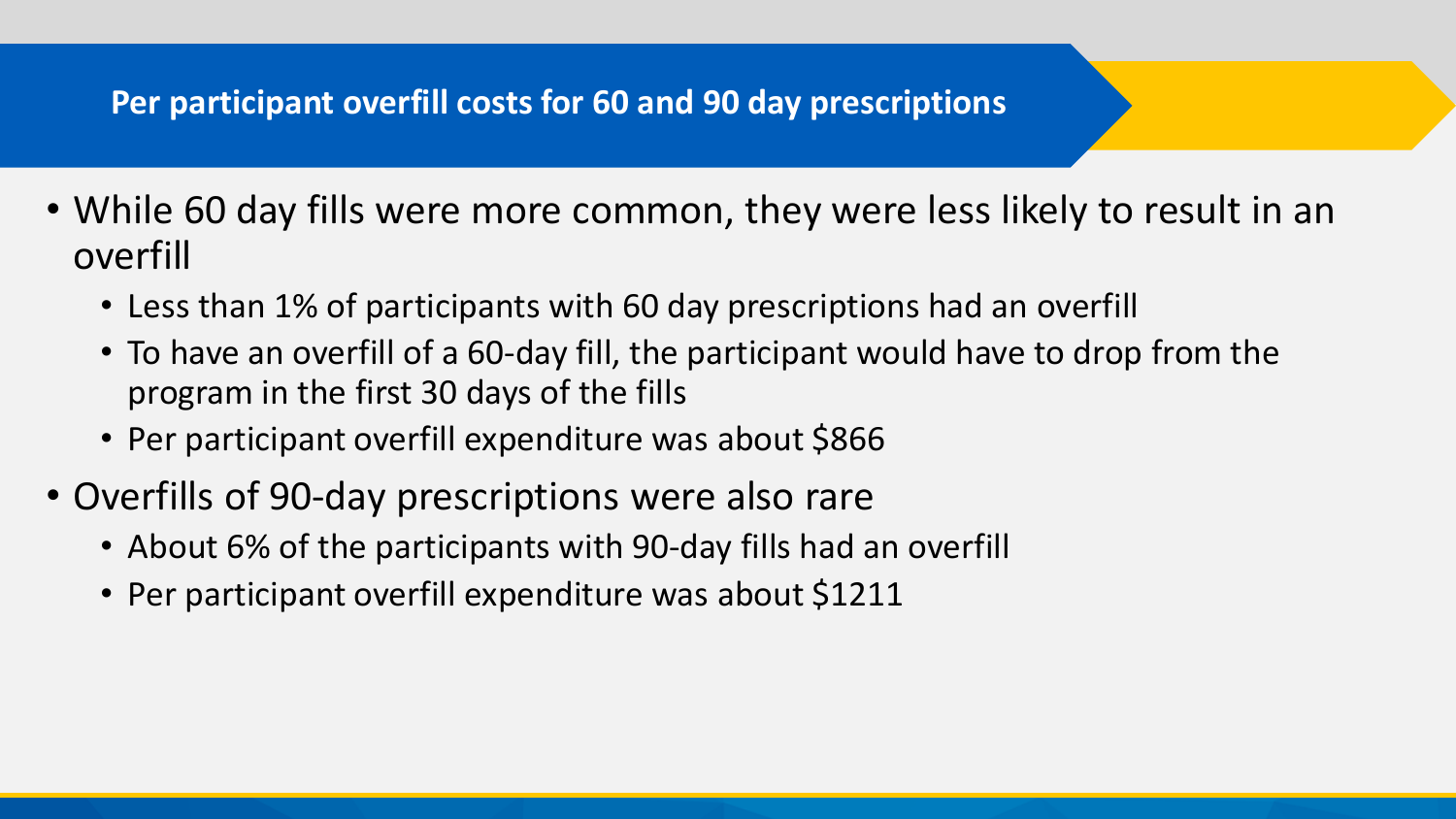# **Examining 60 day fills**



**Texas Department of State Health Services**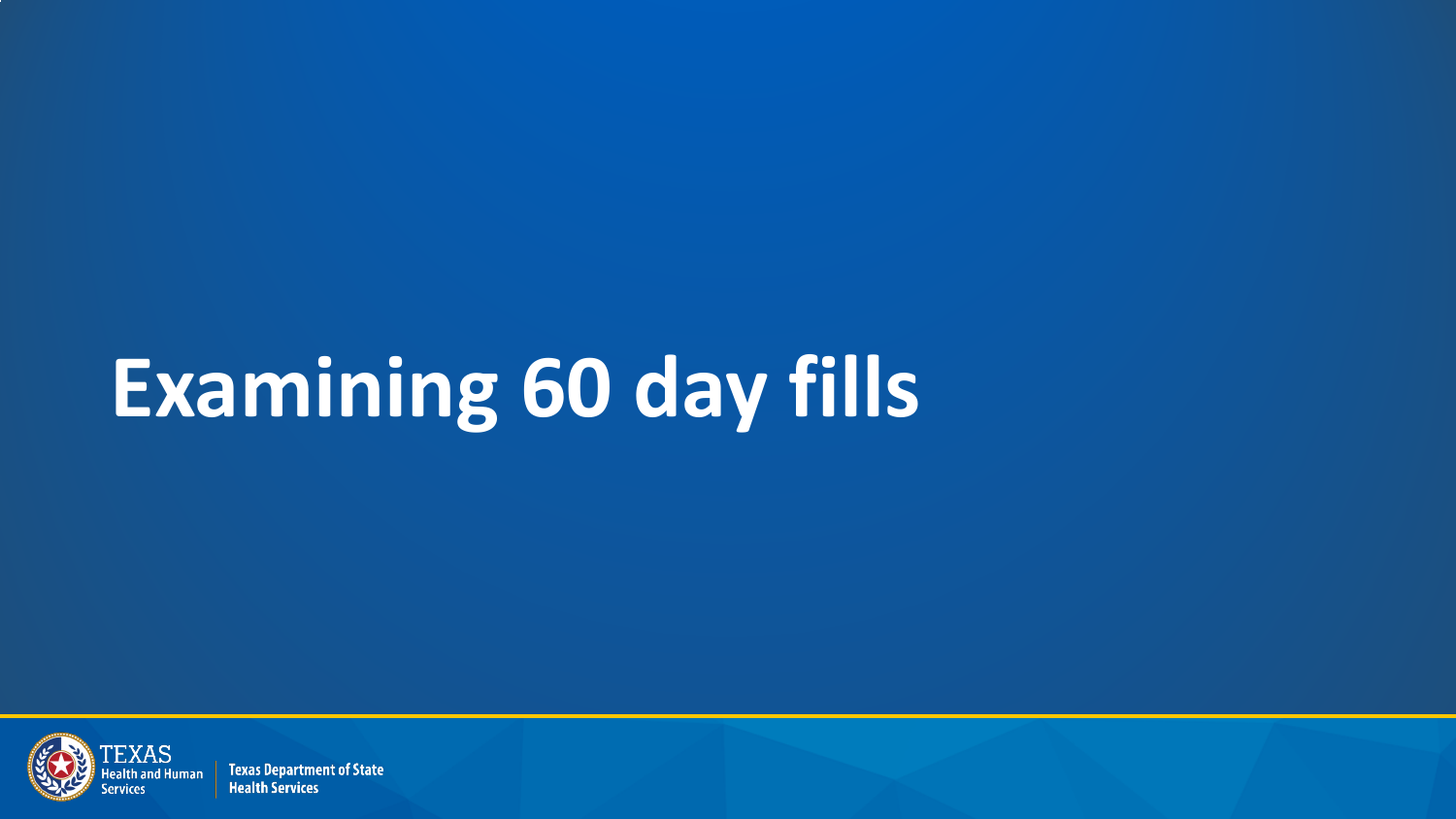#### **19,918 ADAP participants filled a prescription from March to October 2020**

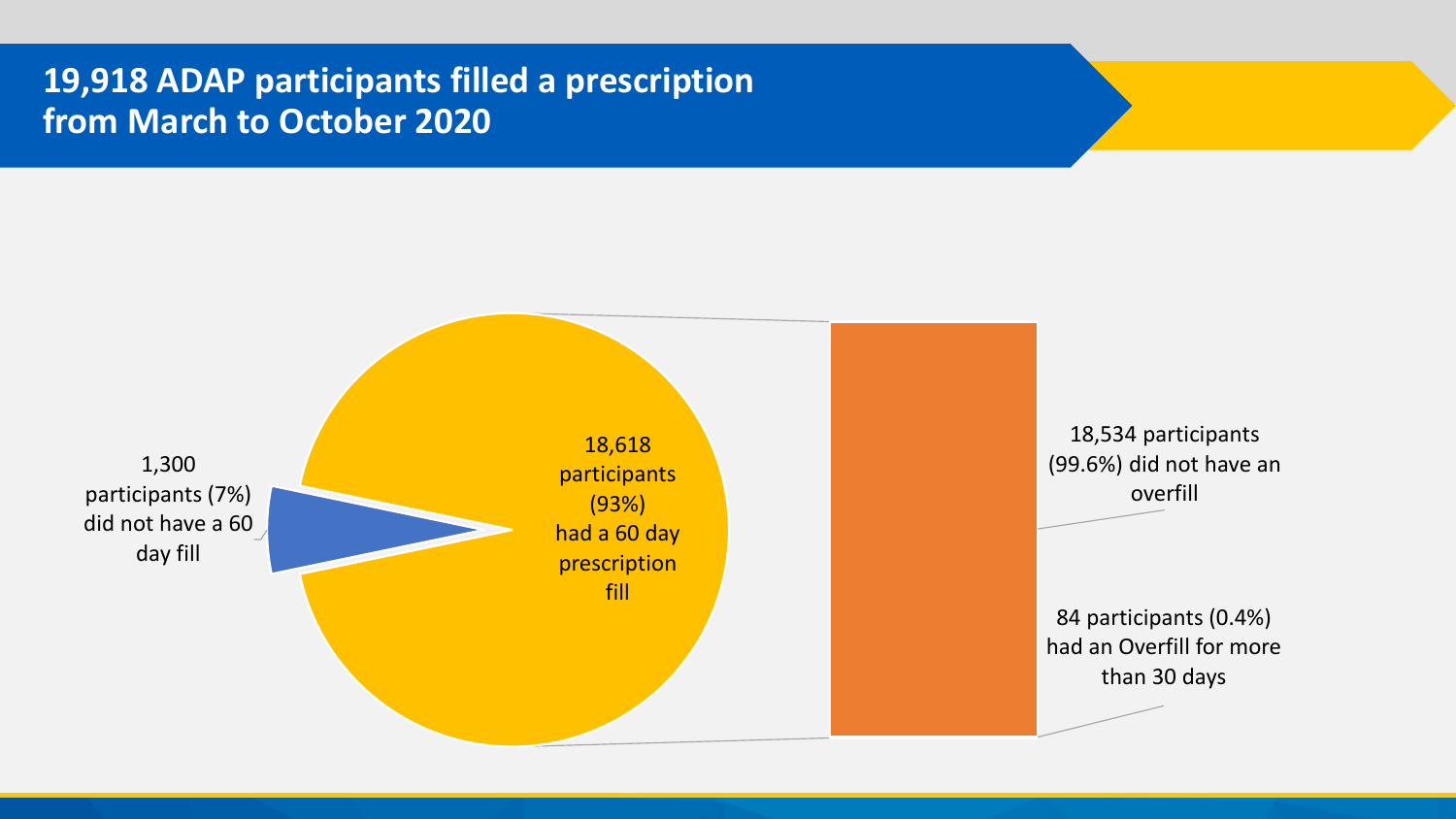**Estimated cost of 'overfilled' 60-day prescriptions during the study period (March 2020 to October 2020)**



## was expended on the 'overfills' that were greater than 30 days for **84** participants

## **\$866 per participant with an overfill**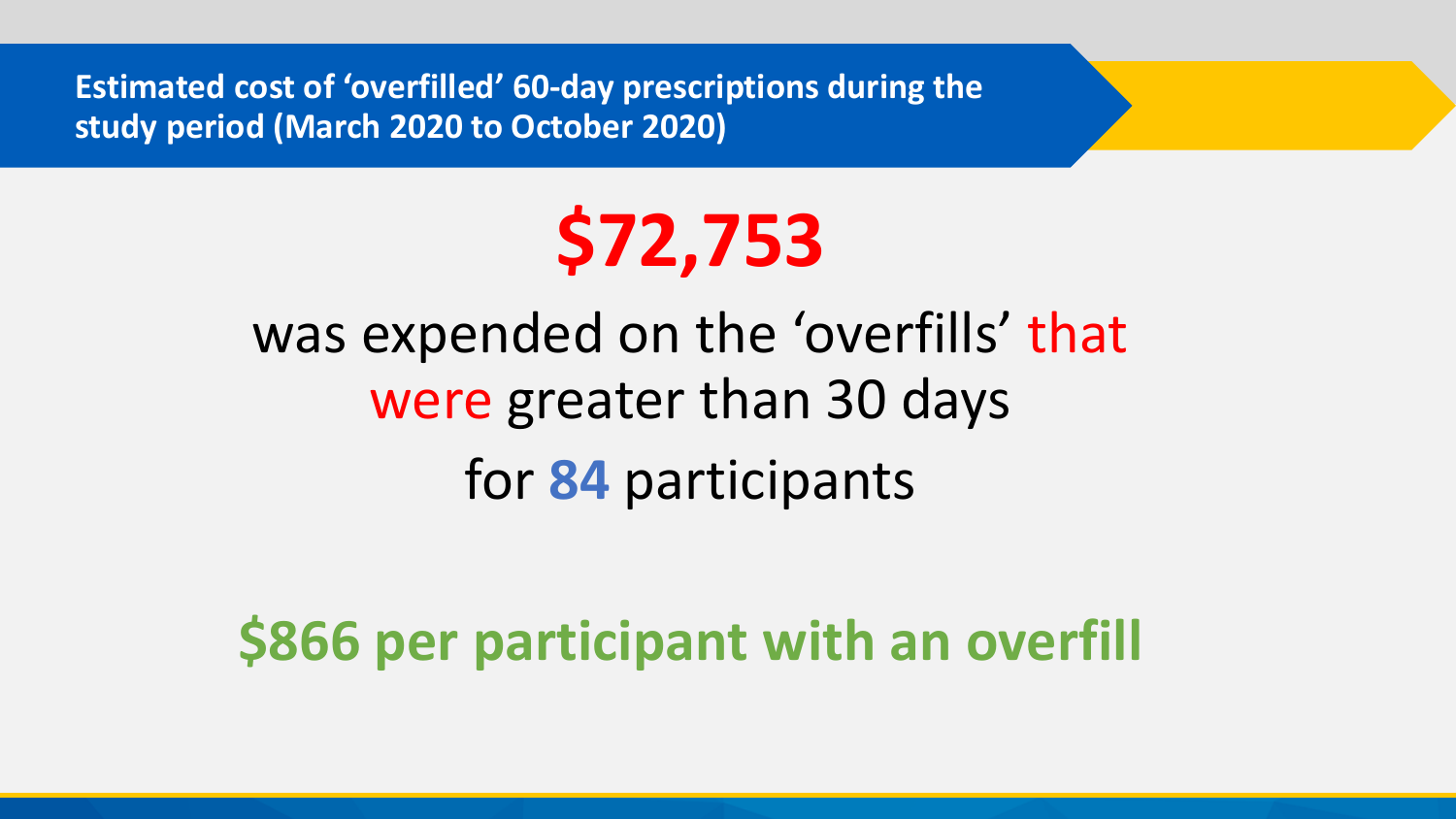## **Estimates of expenditures on overfills of 60-day prescriptions**

- We examined how the volume of 60-day fills would impact expenditures if different proportions of projected ADAP participants in FY2022 and FY2023 used 60-day fills
- During the study about 0.4% of those with a 60-day fill had an overfill of more than 30 days
	- This figure was used to estimate the number of clients with an overfill
- We adjusted the per participant cost of the overfill to reflect predicted expenditure increases of 3% a year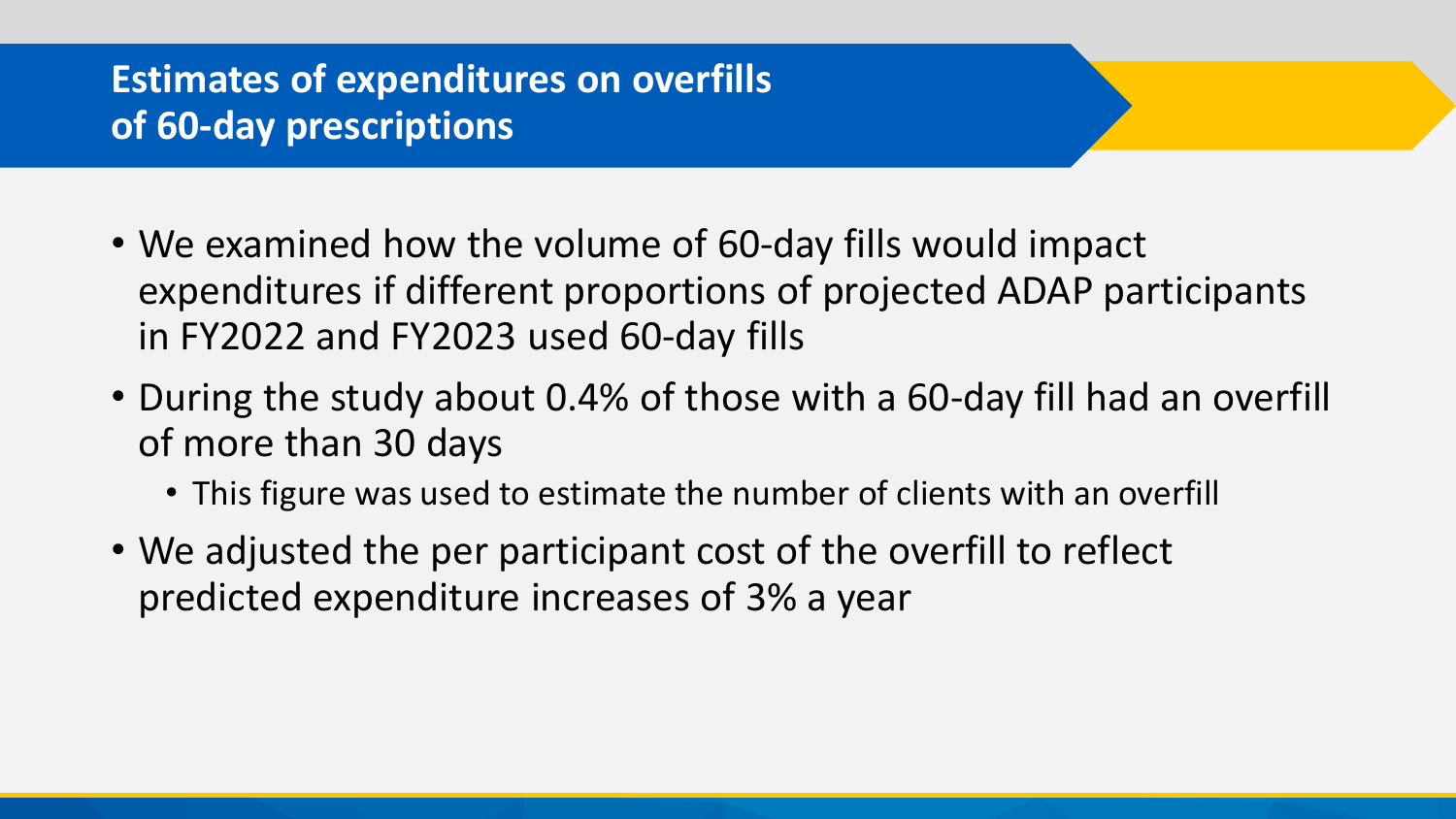### **Example: projected participants and expenditures for FY 2022 (as of November projections)**

| <b>Projected unique ADAP participants</b> | 19,521  |          |          |          |  |  |
|-------------------------------------------|---------|----------|----------|----------|--|--|
| % of participants with 60-day fills       | 10%     | 25%      | 40%      | 50%      |  |  |
| Projected participants with 60-day fills  | 1,952   | 4,880    | 7,808    | 9,761    |  |  |
| Projected participants with overfills     | 8       | 20       | 31       | 39       |  |  |
| Est overfill cost per client              | \$892   |          |          |          |  |  |
| Total overfill expenditures               | \$7,137 | \$17,842 | \$27,655 | \$34,792 |  |  |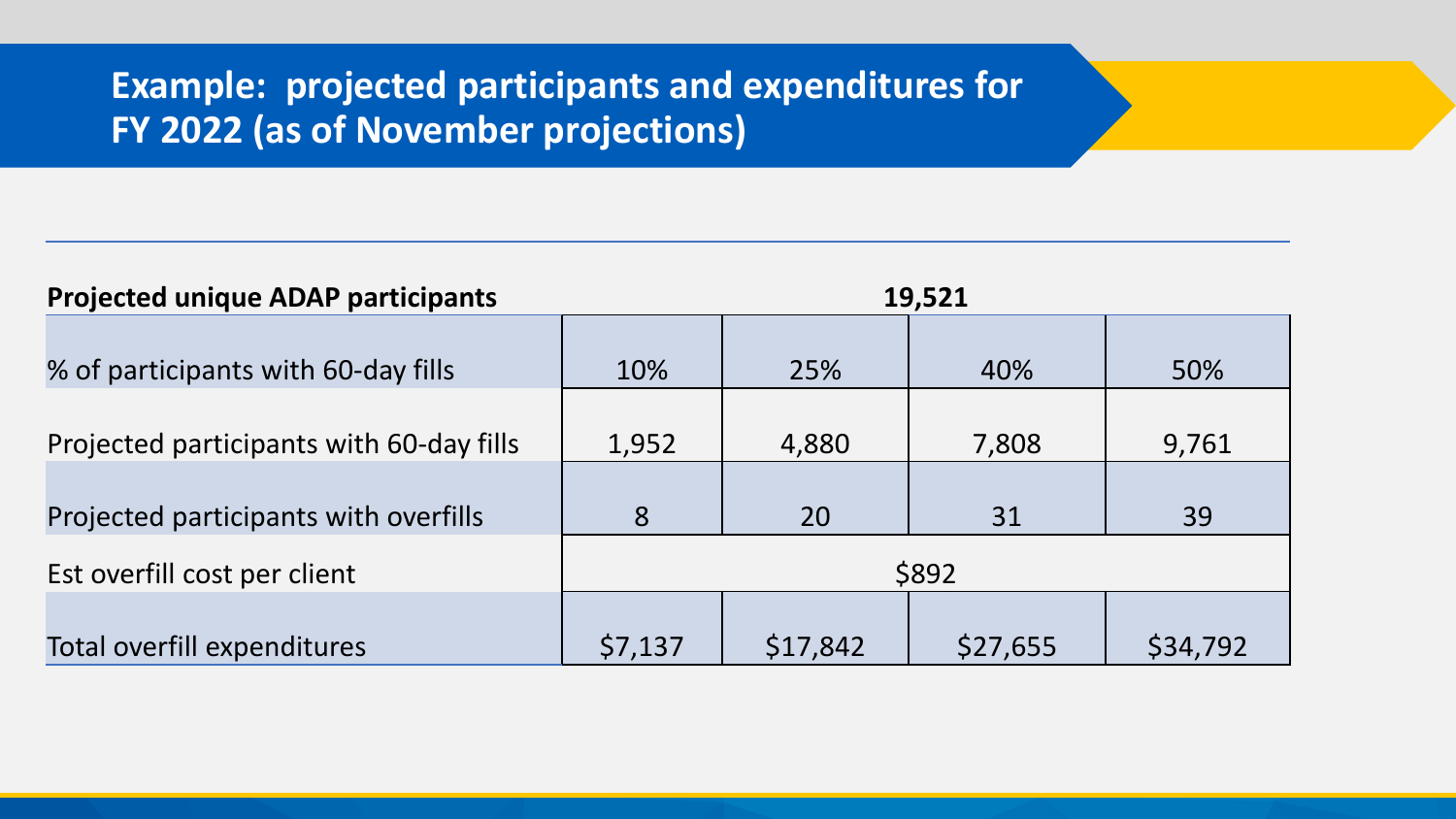#### **If half of ADAP participants in FY 2022 and 2023 used only 60-day fills, the estimated additional expenditures would be between \$35K and \$39K**

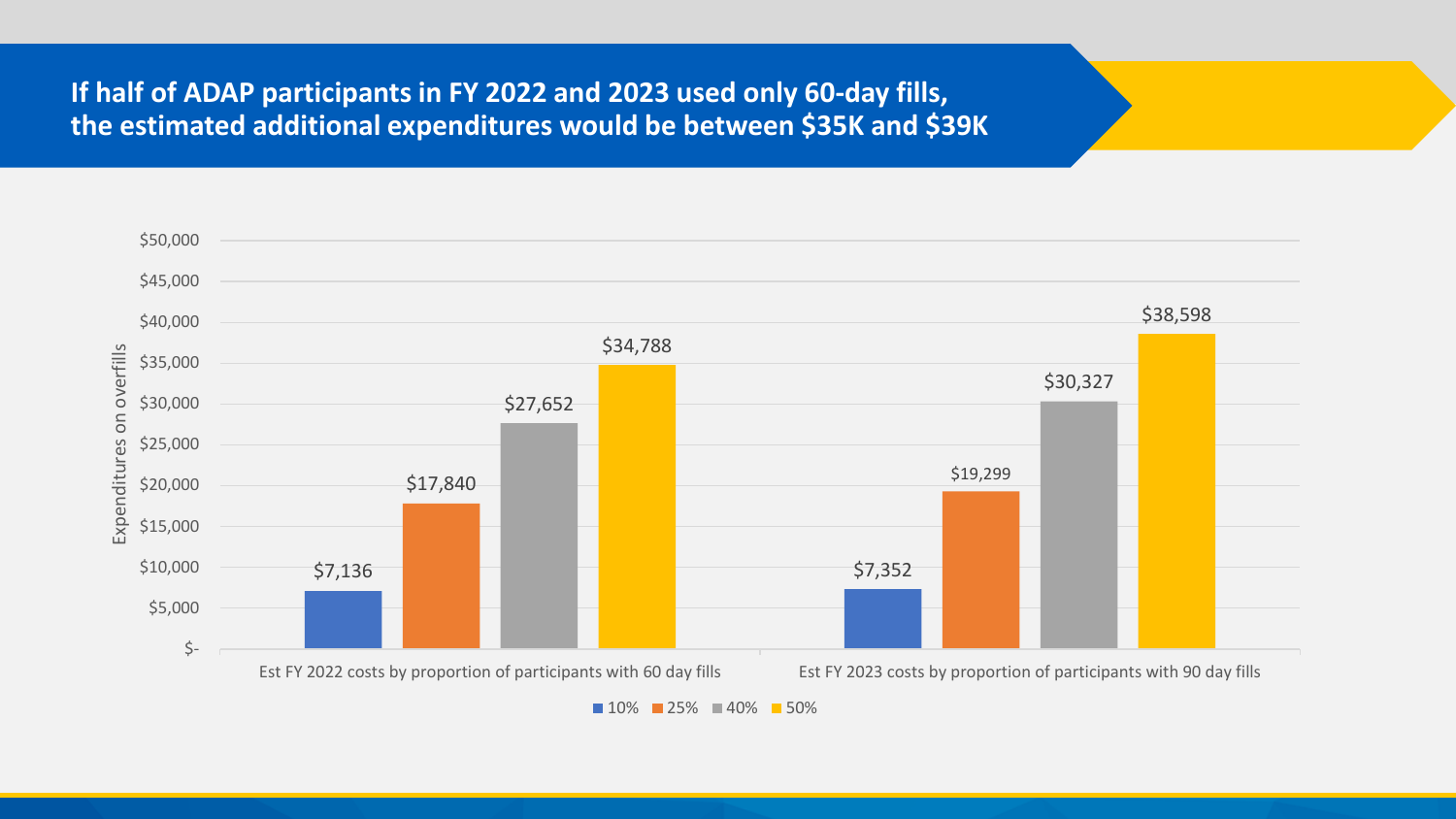# **Examining 90 day fills**



**Texas Department of State Health Services**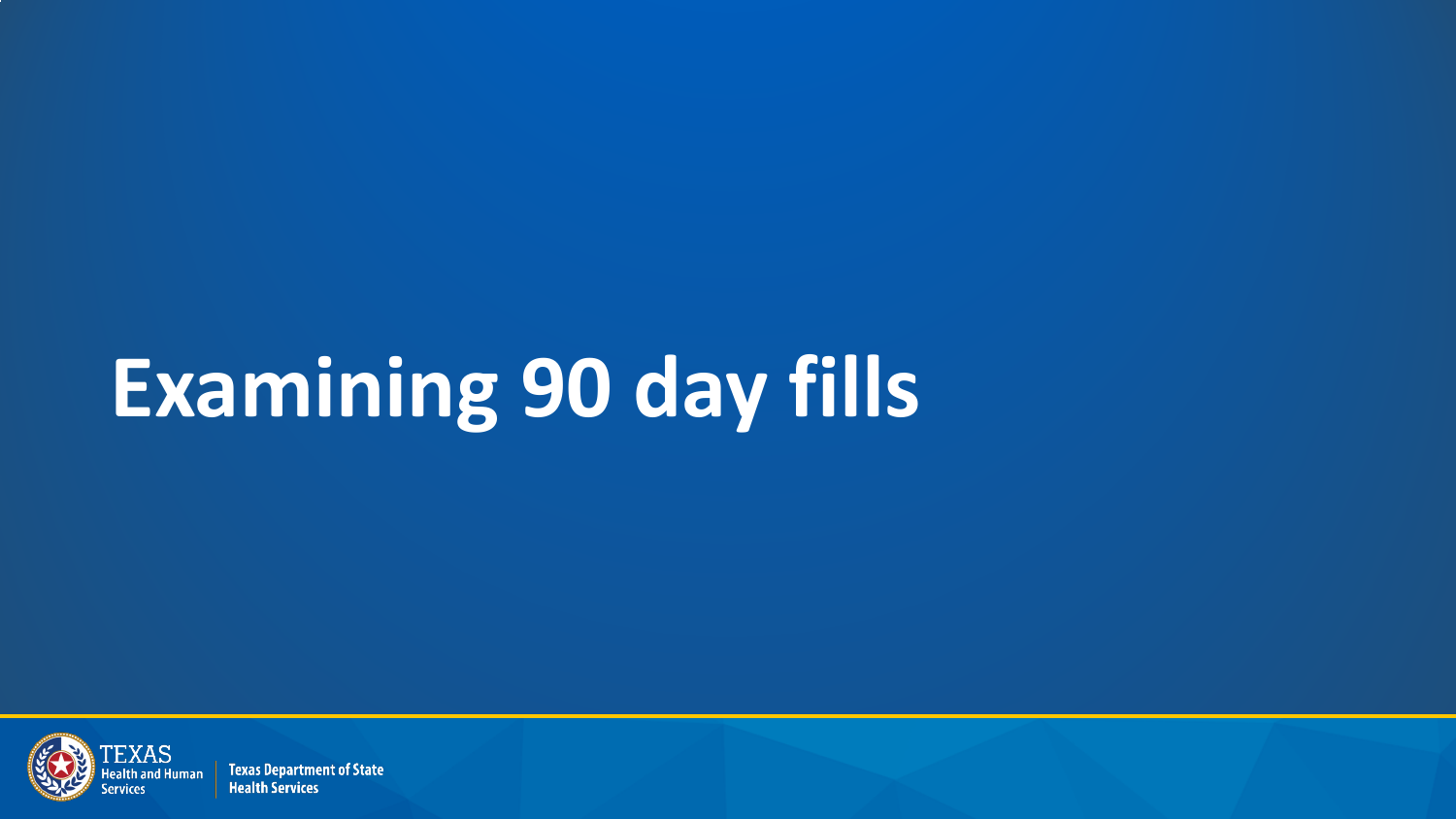### **28,748 ADAP participants filled a prescription from April 2019 to February 2021**

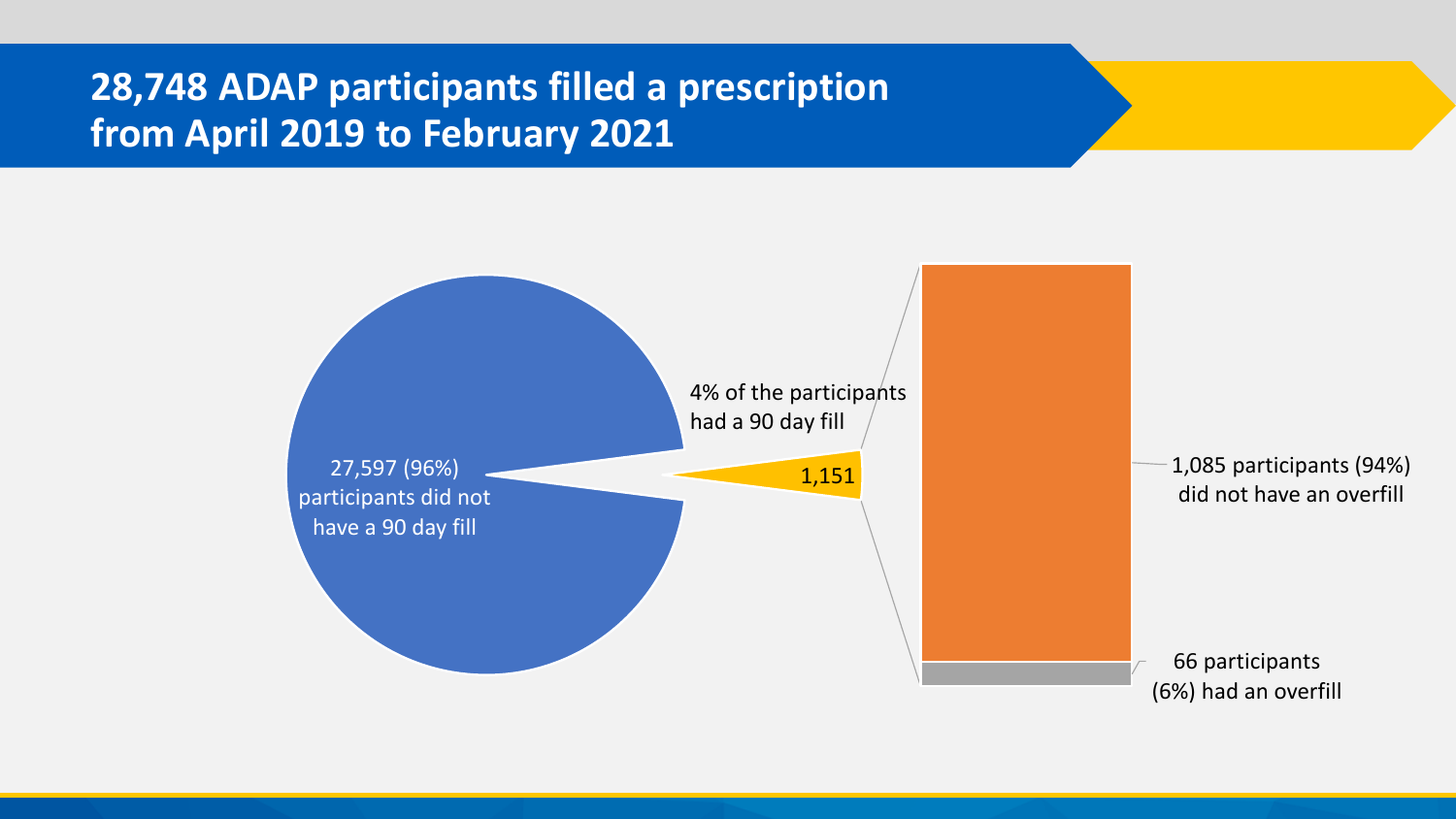**Estimated cost of 'overfilled' 90 day prescriptions**

# **\$73,979**

# was expended on the 'overfill' bottles for **66** participants with 90 day prescriptions \$1,211 per participant with an overfill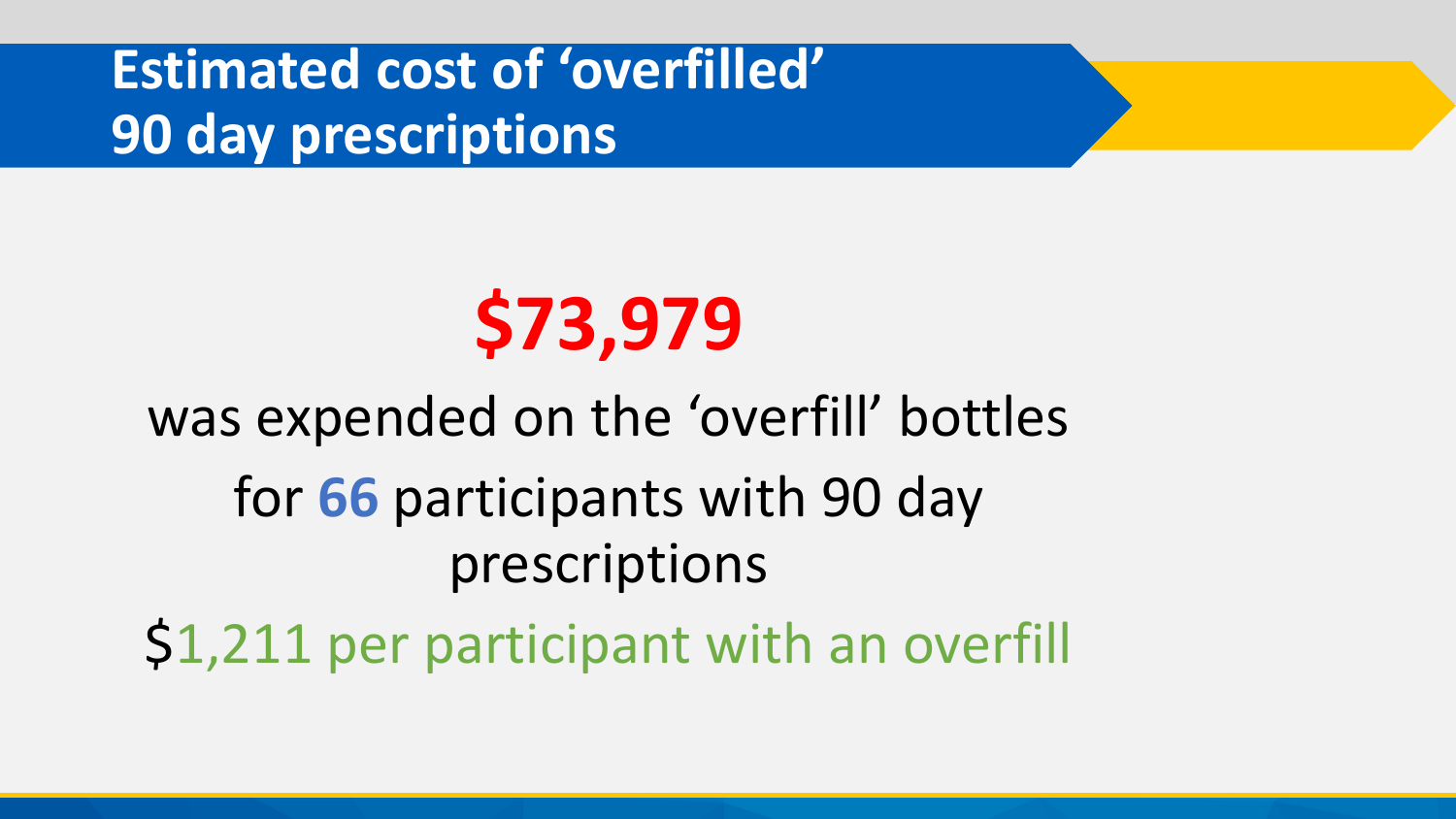### **Projecting costs depends on how many participants use 90 day fills**

- We estimated overfill costs if 10%, 25%, 40% and 50% of projected ADAP participants in FY 2022 and 2023 used 90 day fills
	- An overfill is when a participant with a 90 day fill is dropped from the program with more than 30 days of medication left on the prescription
- During the study period about 6% of the participants who had a 90 day fills had an overfill, so we used that to estimate the number of clients with an overfill
- We adjusted the per participant cost of the overfill to reflect predicted expenditure increases of 3% a year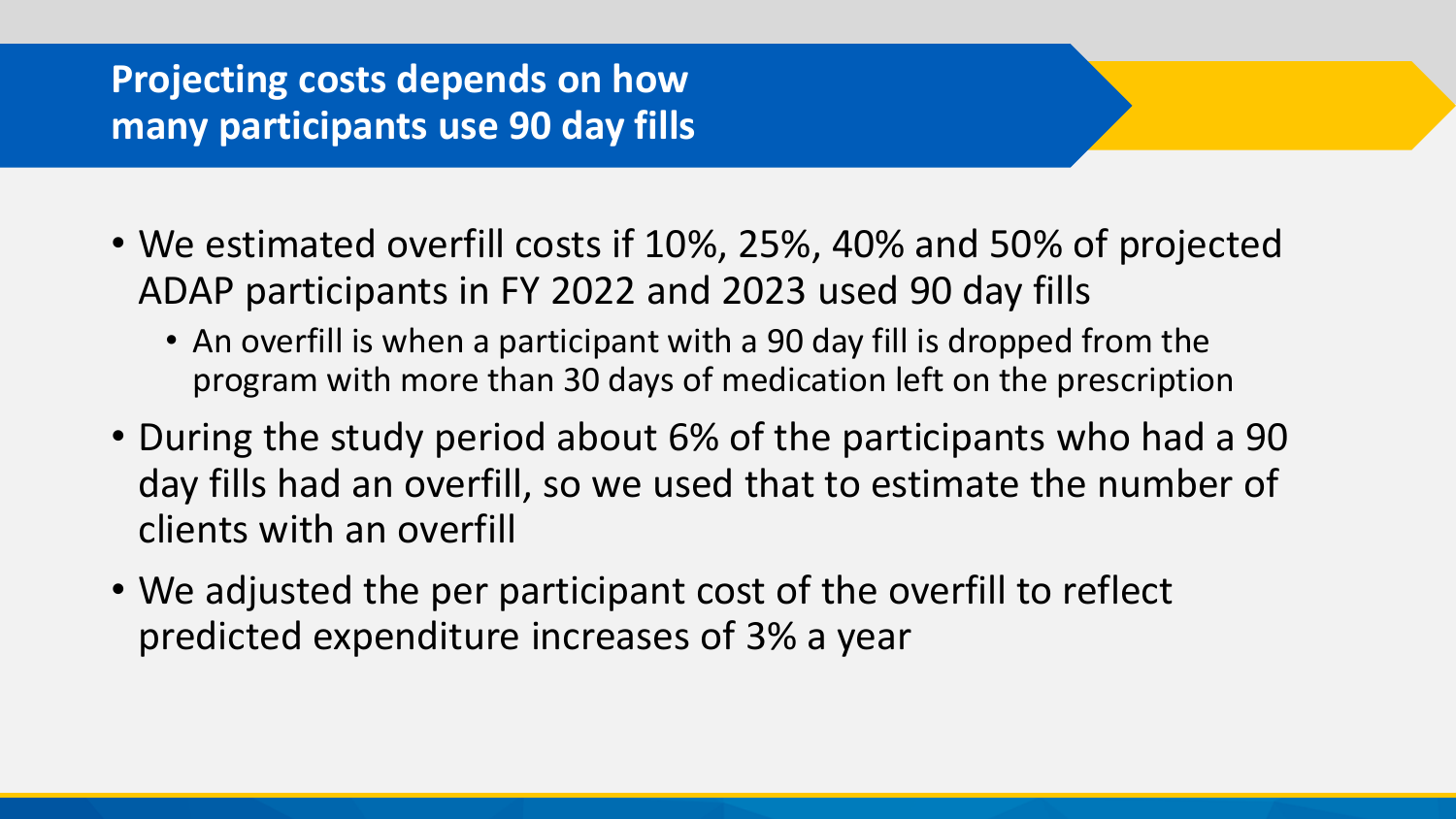### **Example: projected participants and expenditures for FY 2022 (as of November projections)**

| <b>Projected unique ADAP participants</b> | 19,521        |         |            |         |  |  |
|-------------------------------------------|---------------|---------|------------|---------|--|--|
| % of participants with 90 day fills       | 10%           | 25%     | 40%        | 50%     |  |  |
| Projected participants with 90 day fills  | 1,952         | 4,880   | 7,808      | 9,761   |  |  |
| Projected participants with overfills     | <b>125</b>    | 312     | 500        | 625     |  |  |
| Est overfill cost per client              | \$1,155       |         |            |         |  |  |
| Total overfill expenditures               | $144,375$  \$ | 360,360 | 577,500 \$ | 721,875 |  |  |